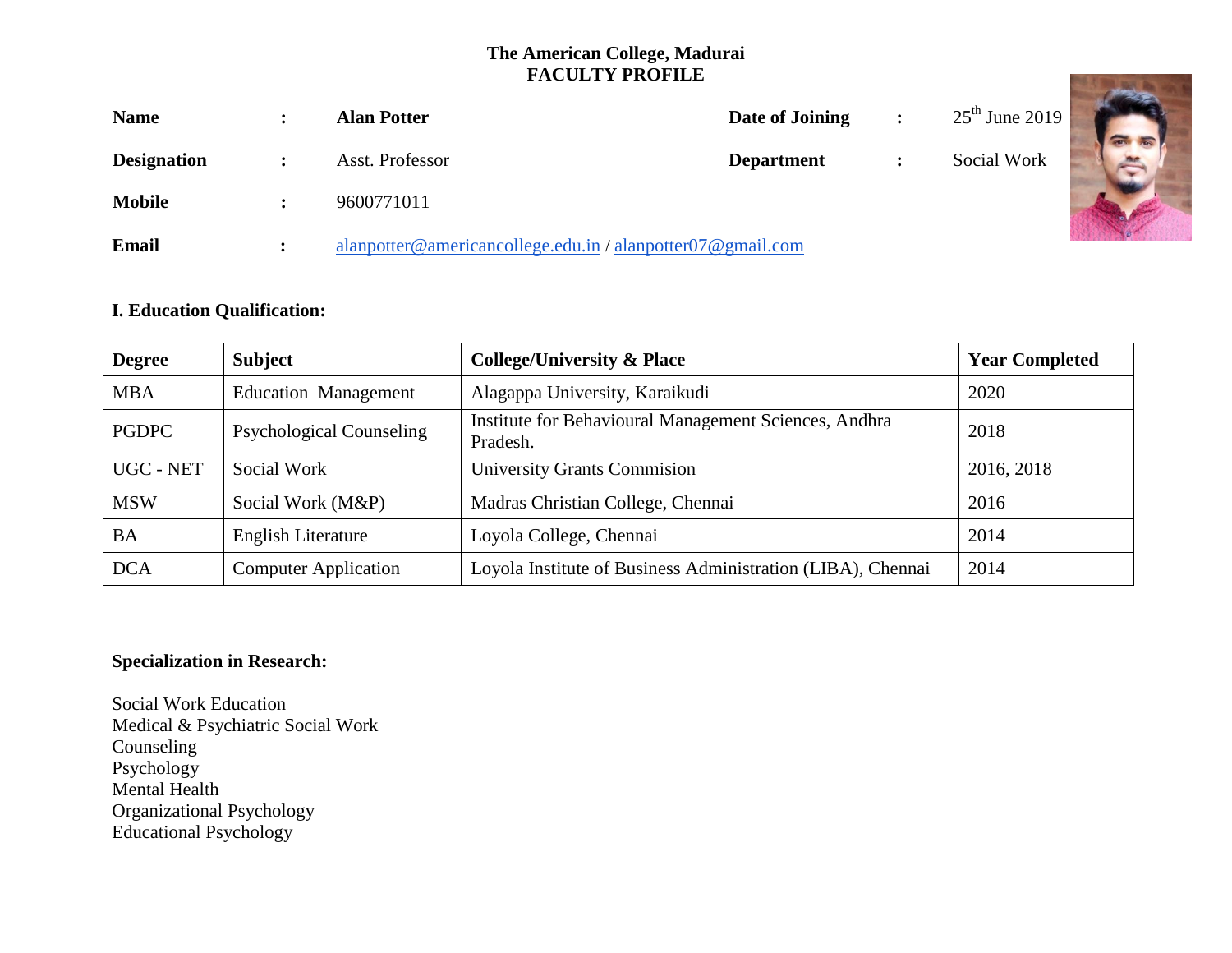# **Research Interests:**

Social Work Education Higher Education & Management Educational Research Mental Health Medical & Psychiatric Social Work Organizational & Industrial Psychology

## **Any Other Work Experience:**

| <b>Designation</b>               | <b>Institution / Company</b>                                                           | Year – From (month/year)<br>To (month/year) |
|----------------------------------|----------------------------------------------------------------------------------------|---------------------------------------------|
| Sub-Editor                       | Apple Publishing International Private Limited, Chennai                                | December 2013 to<br>January 2014            |
| <b>Generalist Social</b><br>Work | Hope ToRCh India, Chennai                                                              | July 2014 to March 2015                     |
| <b>Medical Social Work</b>       | Burns Unit, Kilpauk Medical College Hospital, Chennai                                  | June 2015 to September 2015                 |
| Psychiatric Social<br>Work       | Psychiatry, Saveetha Medical College Hospital, Chennai                                 | January 2012 to March 2012                  |
| Counsellor                       | Centre for Blood Disorders, Chennai                                                    | May 2016                                    |
| Programme<br>Administrator       | Hope ToRCh India, Chennai                                                              | June $2016 - May 2017$                      |
| Asst. Professor                  | Department of Social Work,<br>Mar Gregorios College of Arts & Science, Chennai         | June $2017 -$ December 2018                 |
| Co-Ordinator                     | Social Excellence<br>Mar Gregorios College of Arts & Science, Chennai                  | June $2017 -$ December 2018                 |
| Counselor                        | <b>MGC Student Counseling Cell</b><br>Mar Gregorios College of Arts & Science, Chennai | June $2018 -$ December 2018                 |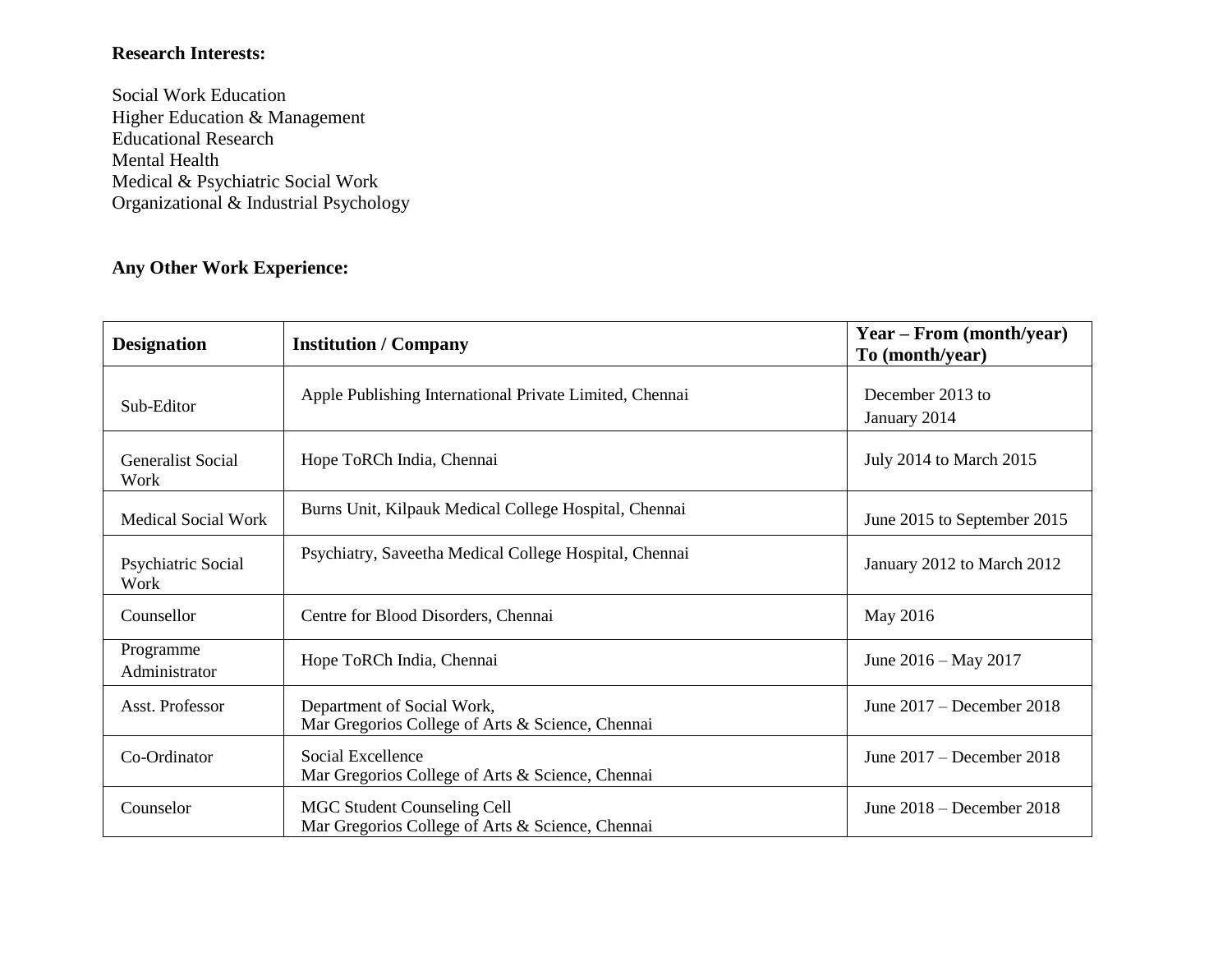## **Administrative / Academic Position/s (held / currently holding):**

| Positions held / currently holding | $Year - From (month/year)$<br>To (month/year) |  |
|------------------------------------|-----------------------------------------------|--|
| Asst. Professor of Social Work     | From June 2019 to Present                     |  |
| Counselor                          | From June 2020 to Present                     |  |

### **Membership in professional bodies:**

| <b>Position / Membership in professional bodies</b>         | $\gamma$ Year – From (month/year)<br>To (month/year) |
|-------------------------------------------------------------|------------------------------------------------------|
| Australian & New Zealand Mental Health Association - Member | From 2020 to Present                                 |

#### **Publications:**

### **Articles Published in International Journals:**

- A Study on Physical and Mental Health with special reference to Male to Female Transgender in Chennai City (Co- Authored) Published in International Journal of Research in Social Sciences, VoL. 8 Issue 3, March 2018. ISSN: 2249-2496 Impact Factor: 7.081.
- A Study on Physical and Mental Health with special reference to Male to Female Transgender in Chennai City (Co- Authored) Published in International Conference on "Implication of Social Work Practice in the Glocal World" on December 2017, by Dept. of Social Work, St. Joseph's College, Bangalore and School of Social Work, University of North Carolina Wilmington.
- A study on Social Work Intervention for Men Burns Victim from Mental Health Perspective Published abstract in International Conference on "Community Mental Health: Trends and Challenges" on December 2015 by University of North Carolina, Wilmington, USA and St. Joseph's College, Bangalore.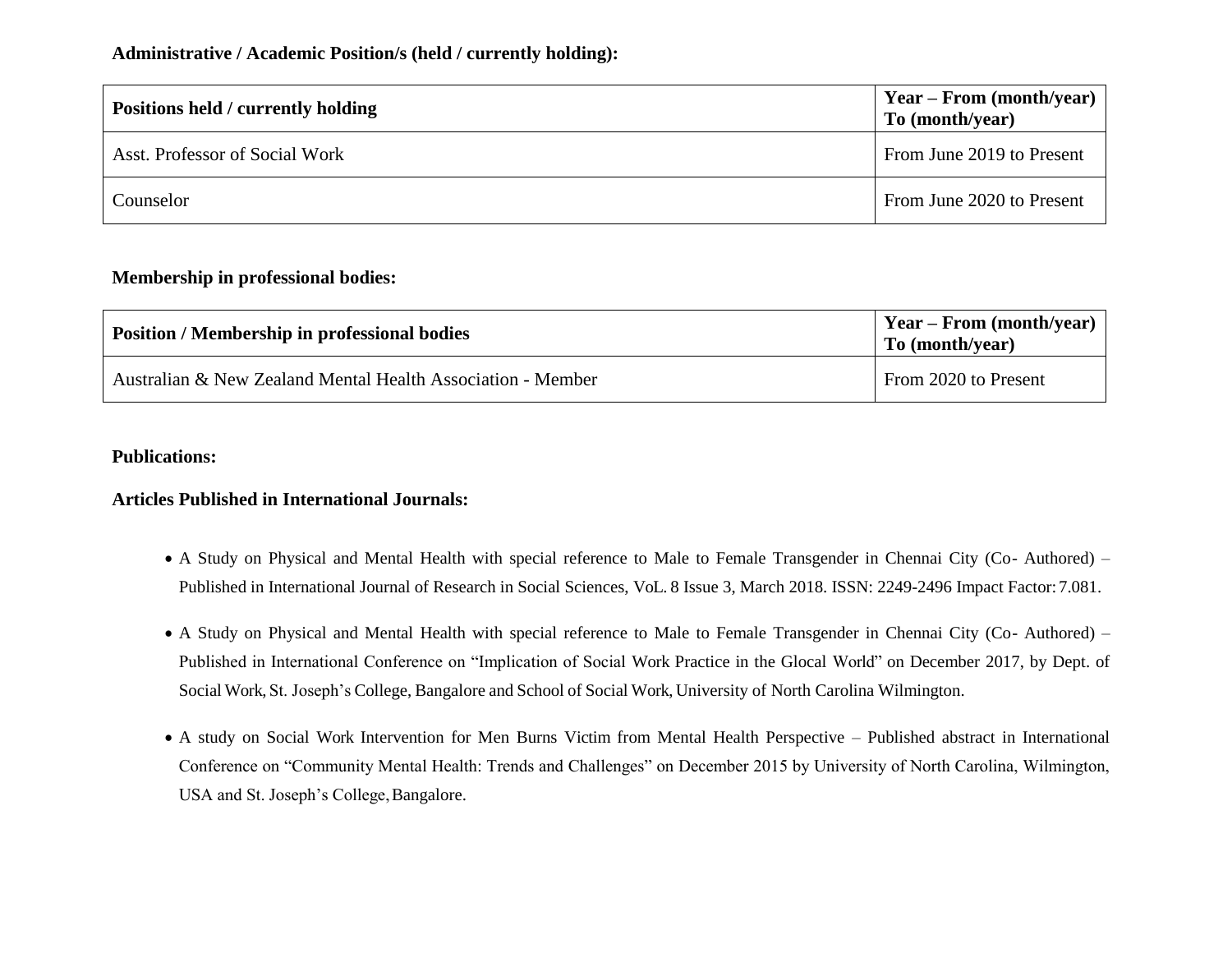### **Articles published in National Journals:**

 A Study on the challenges faced by Male to Female Transgender and Strategies for Social Inclusion with special reference to Chennai (Co-Authored) – Published in National Study Conference on "Social Inclusion and Community Sustainability" on October 2017, by Dept. of Social Work, Madras Christian College, Chennai - ISBN: 978-93-81-992-08-1

### **Lectures / Talks given/ Served as experts, chairpersons or resource persons:**

- Chairperson at the panel session on "Climate Change and Food Security" in the National Study Conference on Social Work and Climate Change: Society & Policy, organized by Department of Social Work (Aided), Madras Christian College.
- Resource person for the session on Kindness for I year MSW Students of Dept. of Social Work, MCC at Social Education Laboratory (SEL).
- Trainer & Resource Person at Hope Torch for conducting workshops and group works on Leadership, Goal-setting, Career Guidance, Team building, Child Abuse awareness, etc.
- Trainer & Resource person for 50 School Teachers on "Role of Teachers in dealing with Burns-Victim Children and their Family" at Govt.Hr.Sec.School, Shenay Nagar, Chennai.
- Resource Person for the workshop on Exam Stress Management and Goal-setting for 10th-Std students at Govt.Hr.Sec.School, Thirumazhisai, Chennai.
- Resource Person for the workshop on Behavioural Management: Good Touch and Bad Touch for children at Udhavi Organisation in Chennai.
- Resource Person for the workshop on Sex Education for NSS students of Madras Christian College, Chennai.
- Resource Person for the workshop on Self-Worth for NSS students of Madras Christian College, Chennai.
- Editor for the MCCSWD Newsletter 2015 -16 "Our Voice" Volume I Issue 1 published by Jonathan Publications, Department of Social Work, Madras Christian College, Chennai.
- Resource Person for the Workshops on "Effective use of Library & Reading Techniques" for the children at PUSH Trust, Greater Love Home and Surabi Trust for the libraries installed by Hope ToRCh, Chennai.